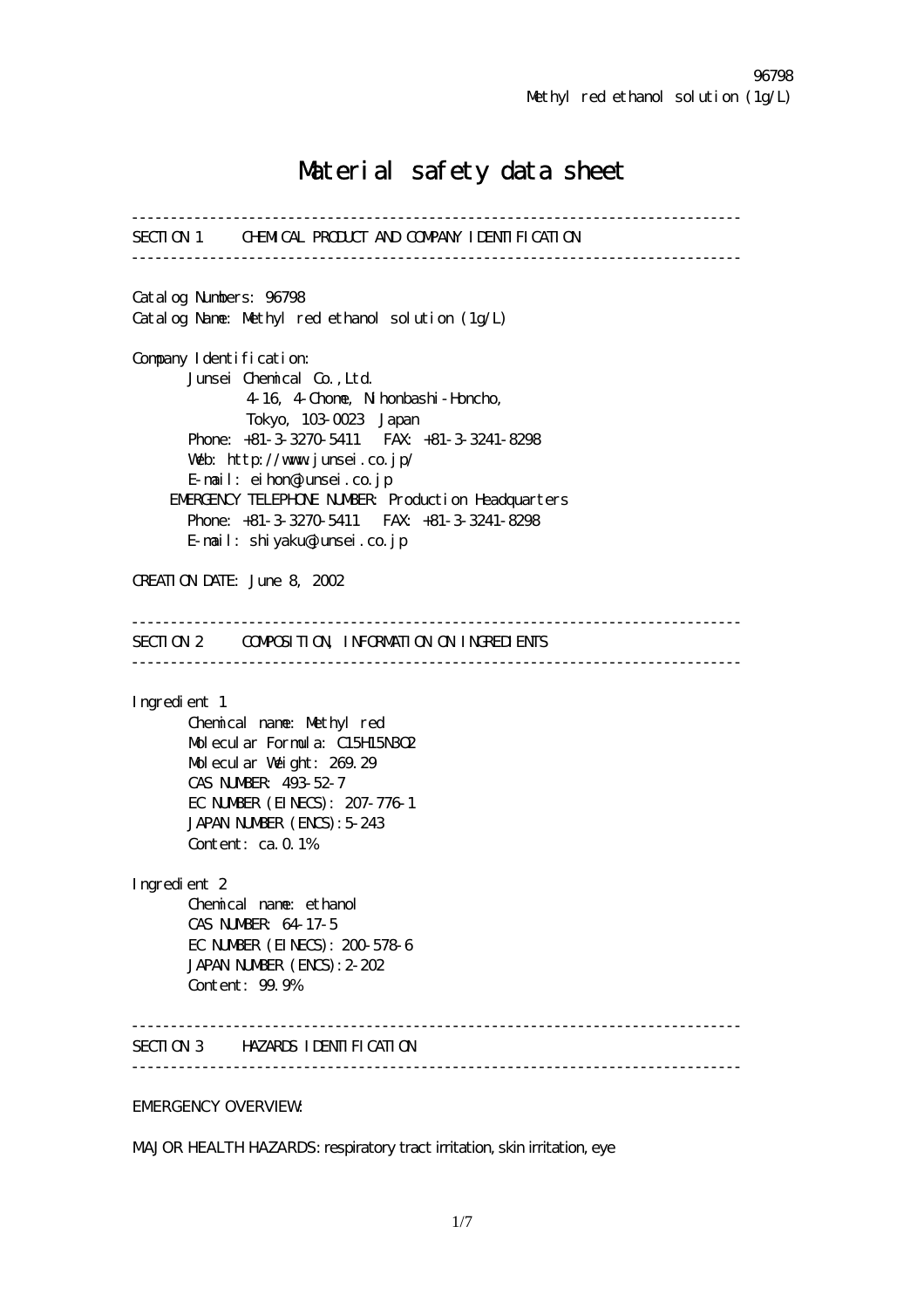irritation, liver damage, central nervous system depression PHYSICAL HAZARDS: Flammable liquid and vapor. Vapor may cause flash fire. POTENTIAL HEALTH EFFECTS: INHALATION: SHORT TERM EXPOSURE: irritation, difficulty breathing, headache, drowsiness, symptoms of drunkenness SKIN CONTACT: SHORT TERMEXPOSURE: irritation, rash EYE CONTACT: SHORT TERMEXPOSURE: irritation, tearing INGESTION: SHORT TERM EXPOSURE: rash, low body temperature, vomiting, digestive disorders, irregular heartbeat, headache, drowsiness, symptoms of drunkenness, disorientation, dilated pupils, lung congestion, convulsions, coma SECTION 4 FIRST AID MEASURES ------------------------------------------------------------------------------ INHALATION: If adverse effects occur, remove to uncontaminated area. Give artificial respiration if not breathing. Get immediate medical attention. SKIN CONTACT: Wash skin with soap and water for at least 15 minutes while removing contaminated clothing and shoes. Get medical attention, if needed. Thoroughly clean and dry contaminated clothing and shoes before reuse. EYE CONTACT: Flush eyes with plenty of water for at least 15 minutes. Then get immediate medical attention. INGESTION: If a large amount is swallowed, get medical attention. ------------------------------------------------------------------------------ SECTION 5 FIRE FIGHTING MEASURES  $-$ FIRE AND EXPLOSION HAZARDS: Severe fire hazard. The vapor is heavier than air. Vapors or gases may ignite at distant ignition sources and flash back. Vapor/air mixtures are explosive. EXTINGUISHING MEDIA: alcohol resistant foam, carbon dioxide, regular dry chemical, water, alcohol resistant foam Large fires: Use alcohol-resistant foam or flood with fine water spray. FIRE FIGHTING: Move container from fire area if it can be done without risk. Cool containers with water spray until well after the fire is out. Stay away from the ends of tanks. For fires in cargo or storage area: Cool containers with water from unmanned hose holder or monitor nozzles until well after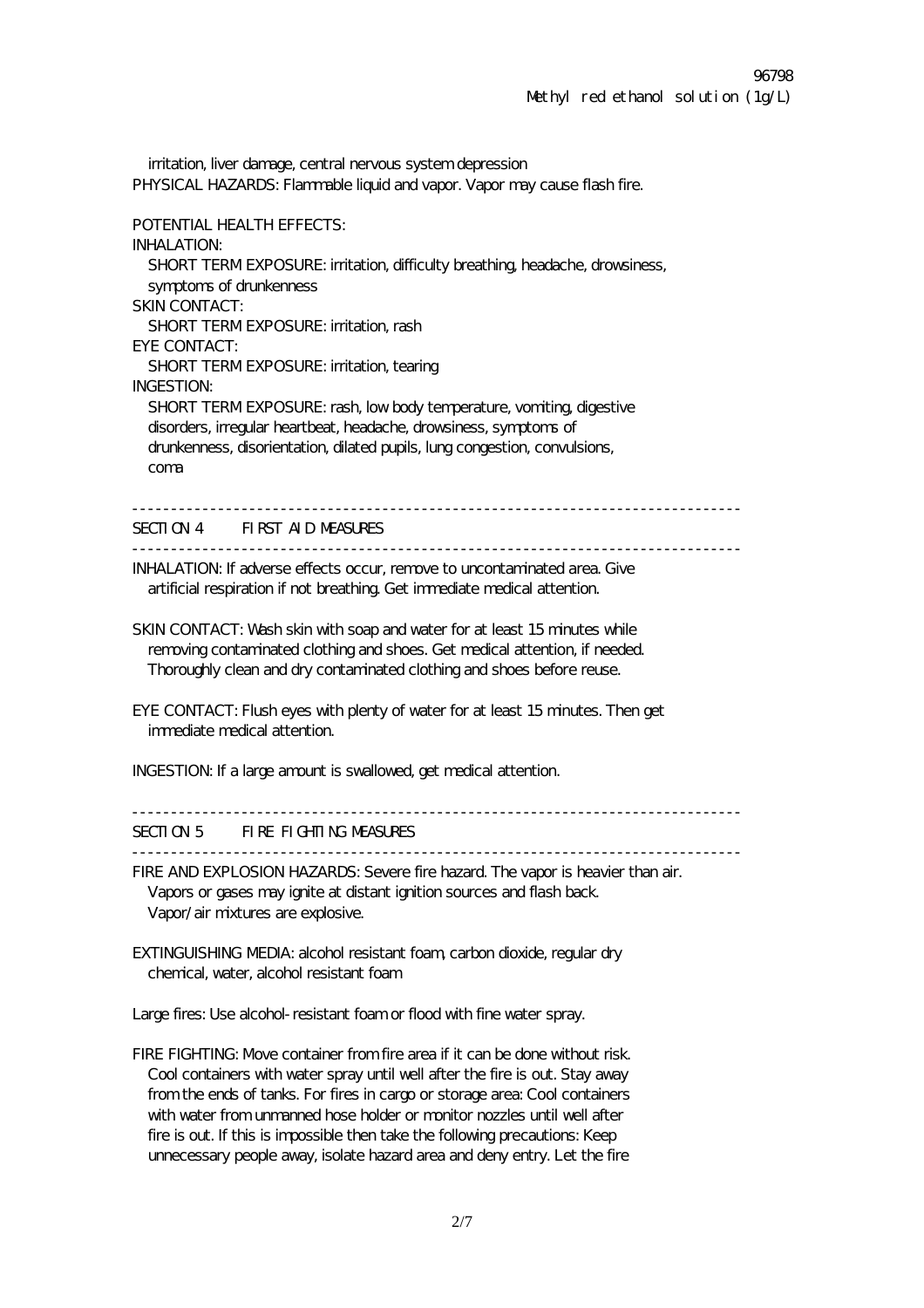burn. Withdraw immediately in case of rising sound from venting safety device or any discoloration of tanks due to fire. For tank, rail car or tank truck: Evacuation radius: 800 meters (1/2 mile). Water may be ineffective.

FLASH POINT: 13 C (TCC) LOWER FLAMMABLE LIMIT: 3.3% UPPER FLAMMABLE LIMIT: 19% AUTOIGNITION: 363 C FLAMMABILITY CLASS (OSHA): IB

------------------------------------------------------------------------------ SECTION 6 ACCIDENTAL RELEASE MEASURES

 $-$ 

OCCUPATIONAL RELEASE:

Avoid heat, flames, sparks and other sources of ignition. Remove sources of ignition. Stop leak if possible without personal risk. Reduce vapors with water spray. Small spills: Absorb with sand or other non-combustible material. Collect spilled material in appropriate container for disposal. Large spills: Dike for later disposal. Keep unnecessary people away, isolate hazard area and deny entry. Stay upwind and keep out of low areas.

------------------------------------------------------------------------------

SECTION 7 HANDLING AND STORAGE

------------------------------------------------------------------------------

Store and handle in accordance with all current regulations and standards. Subject to storage regulations: U.S. OSHA 29 CFR 1910.106. Grounding and bonding required. Keep separated from incompatible substances.

------------------------------------------------------------------------------

SECTION 8 EXPOSURE CONTROLS, PERSONAL PROTECTION

------------------------------------------------------------------------------

EXPOSURE LIMITS:

ETHYL ALCOHOL:

 ETHYL ALCOHOL (ETHANOL): 1000 ppm (1900 mg/m3) OSHA TWA 1000 ppm ACGIH TWA 1000 ppm (1900 mg/m3) NIOSH recommended TWA 10 hour(s) 960 mg/m3 (500 ml/m3) DFG MAK (peak limitation category-II, 1) 1000 ppm (1920 mg/m3) UK OES TWA

VENTILATION: Provide local exhaust ventilation system. Ventilation equipment should be explosion-resistant if explosive concentrations of material are present. Ensure compliance with applicable exposure limits.

EYE PROTECTION: Wear splash resistant safety goggles with a faceshield. Provide an emergency eye wash fountain and quick drench shower in the immediate work area.

CLOTHING: Wear appropriate chemical resistant clothing.

GLOVES: Wear appropriate chemical resistant gloves.

RESPIRATOR: The following respirators and maximum use concentrations are drawn from NIOSH and/or OSHA.3300 ppm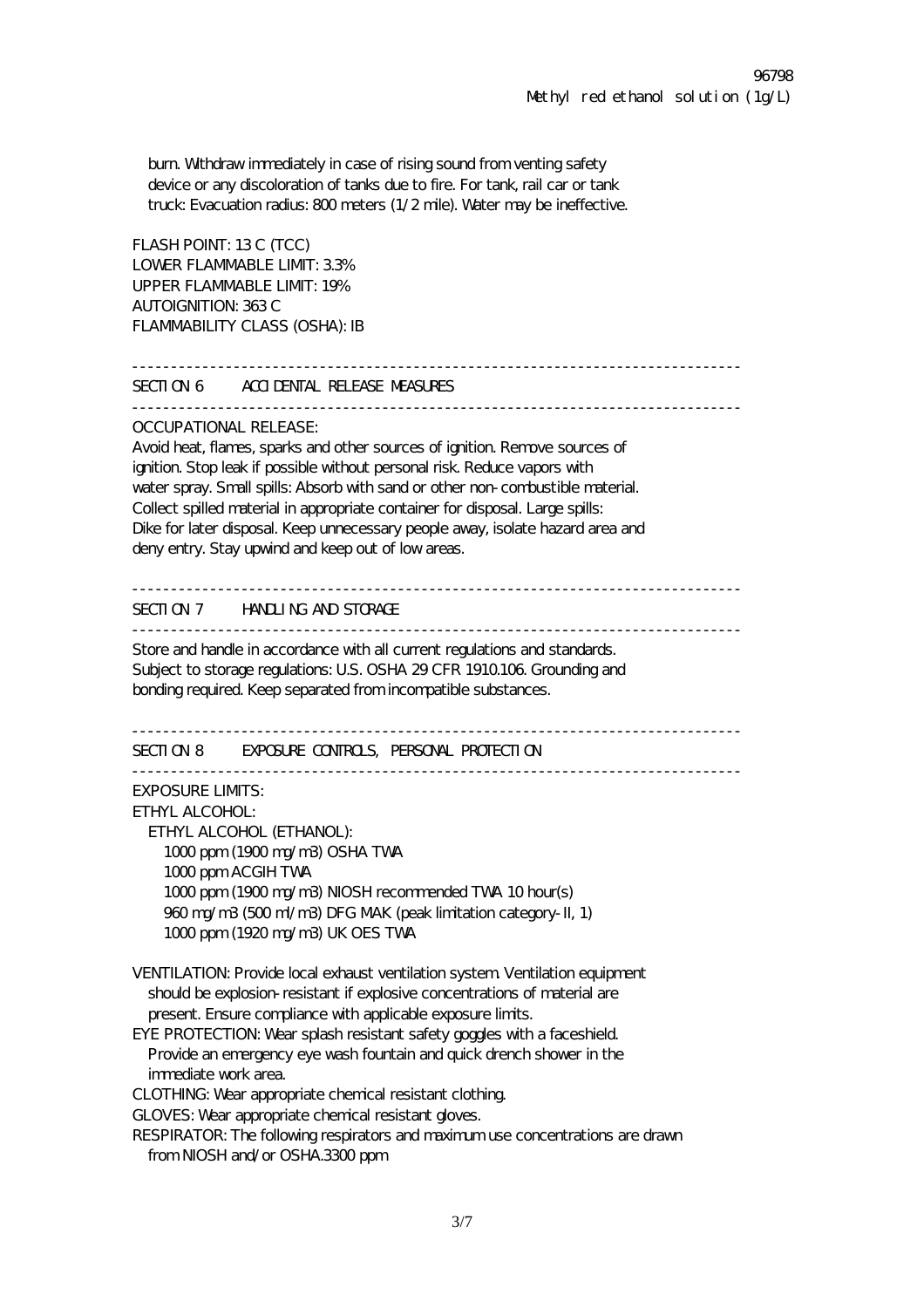------------------------------------------------------------------------------ SECTION 9 PHYSICAL AND CHEMICAL PROPERTIES ------------------------------------------------------------------------------ PHYSICAL STATE: liquid APPEARANCE: clear COLOR: red PHYSICAL FORM volatile liquid ODOR: alcohol odor BOILING POINT: 78 C FREEZING POINT: -117 C VAPOR PRESSURE: 40 mmHg @ 19 C VAPOR DENSITY (air=1): 1.59 SPECIFIC GRAVITY (water=1): 0.7893 WATER SOLUBILITY: soluble PH: Not available VOLATILITY: 100% SOLVENT SOLUBILITY: Soluble: benzene, ether, acetone, chloroform, methanol, organic solvents ------------------------------------------------------------------------------ SECTION 10 STABILITY AND REACTIVITY ------------------------------------------------------------------------------ REACTIVITY: Stable at normal temperatures and pressure. CONDITIONS TO AVOID: Avoid heat, flames, sparks and other sources of ignition. Containers may rupture or explode if exposed to heat. INCOMPATIBILITIES: halo carbons, metals, metal salts, oxidizing materials, halogens, peroxides, acids, metal oxides, bases, combustible materials HAZARDOUS DECOMPOSITION: Thermal decomposition products: oxides of carbon POLYMERIZATION: Will not polymerize.

```
------------------------------------------------------------------------------ 
SECTION 11 TOXICOLOGICAL INFORMATION
```
------------------------------------------------------------------------------

## methyl red

```
 RTECS#: 
      CAS# 493-52-7: DG8960000 
 LD50/LC50: 
     Not avail able.
Carci nogenicity:
   METHYL RED - 
             IARC: Group 3 carcinogen
```
## Ethanol

IRRITATION DATA:

400 mg open skin-rabbit mild; 20 mg/24 hour(s) skin-rabbit moderate; 500 mg eyes-rabbit severe; 500 mg/24 hour(s) eyes-rabbit mild; 100 mg/4 second(s) rinsed eyes-rabbit moderate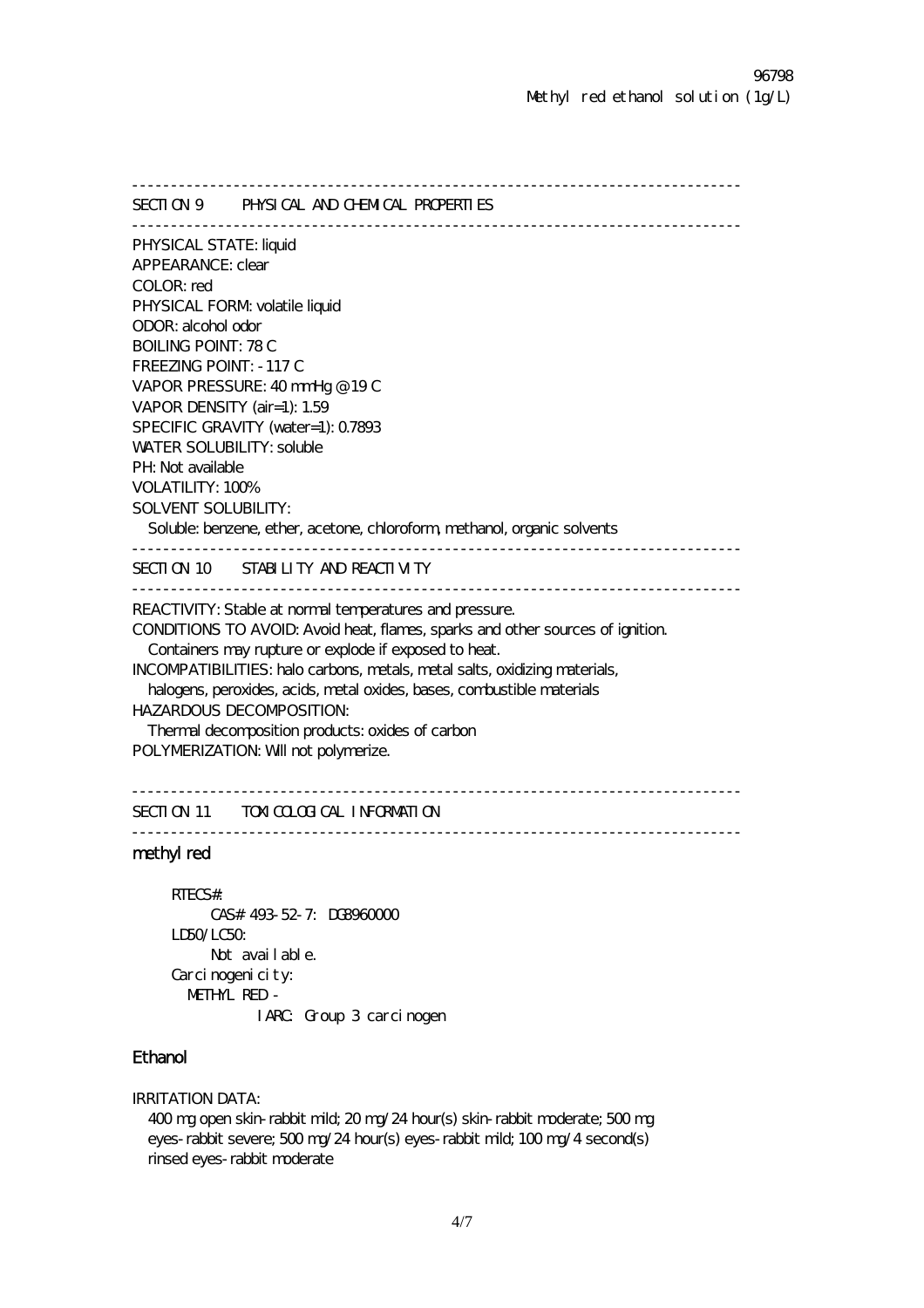TOXICITY DATA: 3371 ul/kg oral-man TDLo; 2 gm/kg oral-child LDLo; 14400 mg/kg/30 minute(s) intermittent oral-child TDLo; 700 mg/kg oral-man TDLo; 1400 mg/kg oral-human LDLo; 50 mg/kg oral-man TDLo; 1430 ug/kg oral-man TDLo; 256 gm/kg/12 week(s) oral-woman TDLo; 19440 mg/kg subcutaneous-infant LDLo; 7060 mg/kg oral-rat LD50; 20000 ppm/10 hour(s) inhalation-rat LC50; 20 gm/kg skin-rabbit LDLo; 963 mg/kg intraperitoneal-rabbit LD50; 20 gm/kg subcutaneous-rabbit LDLo; 2374 mg/kg intravenous-rabbit LD50; 5560 mg/kg oral-guinea pig LD50; 21900 ppm inhalation-guinea pig LCLo; 3414 mg/kg intraperitoneal-guinea pig LD50; 5068 mg/kg intraperitoneal-hamster LD50; 5 gm/kg subcutaneous-pigeon LDLo; 5 gm/kg subcutaneous-chicken LDLo; 8216 mg/kg intravenous-chicken LDLo; CARCINOGEN STATUS: NTP: Known Human Carcinogen (Alcoholic beverages); IARC: Human Sufficient Evidence, Group 1 (Alcoholic beverages), Animal Inadequate Evidence; ACGIH: A4 -Not Classifiable as a Human Carcinogen LOCAL EFFECTS: Irritant: inhalation, skin, eye ACUTE TOXICITY LEVEL: Slightly Toxic: inhalation, ingestion TARGET ORGANS: central nervous system, liver MEDICAL CONDITIONS AGGRAVATED BY EXPOSURE: central nervous system disorders, kidney disorders, liver disorders TUMORIGENIC DATA: 320 mg/kg oral-mouse TDLo/50 week(s) intermittent; 120 gm/kg rectal-mouse TDLo/18 week(s) intermittent; 400 gm/kg oral-mouse TD/57 week(s) intermittent MUTAGENIC DATA: mutation in microorganisms - Salmonella typhimurium 11 pph (+S9); mutation in microorganisms - Salmonella typhimurium 8500 ppm (-S9); mutation in microorganisms - Escherichia coli 140 gm/L (-S9); DNA repair - Escherichia coli 5 mg/well; sex chromosone loss and non disjunction - Drosophila melanogaster oral 10 pph; mutation in microorganisms - Saccharomyes cerevisae 24 pph (-S9); REPRODUCTIVE EFFECTS DATA: 41 gm/kg oral-woman TDLo 41 week(s) pregnant female continuous; 250 mg/kg oral-woman TDLo 37 week(s) pregnant female continuous; 8 gm/kg intravenous-woman TDLo 32 week(s) pregnant female continuous; 200 mg/kg intrauterine-woman TDLo 5 day(s) pre pregnancy continuous; 4 gm/kg oral-rat TDLo 13 day(s) pregnant female continuous; ADDITIONAL DATA: May cross the placenta. May be excreted in breast milk. Allergic reactions to alcohols have been reported. ------------------------------------------------------------------------------ SECTION 12 ECOLOGICAL INFORMATION ------------------------------------------------------------------------------ Ethanol

ECOTOXICITY DATA: FISH TOXICITY: 93 ug/L 96 hour(s) LC50 (Mortality) Bluegill (Lepomis macrochirus) INVERTEBRATE TOXICITY: 24 ug/L 48 hour(s) EC50 (Immobilization) Water flea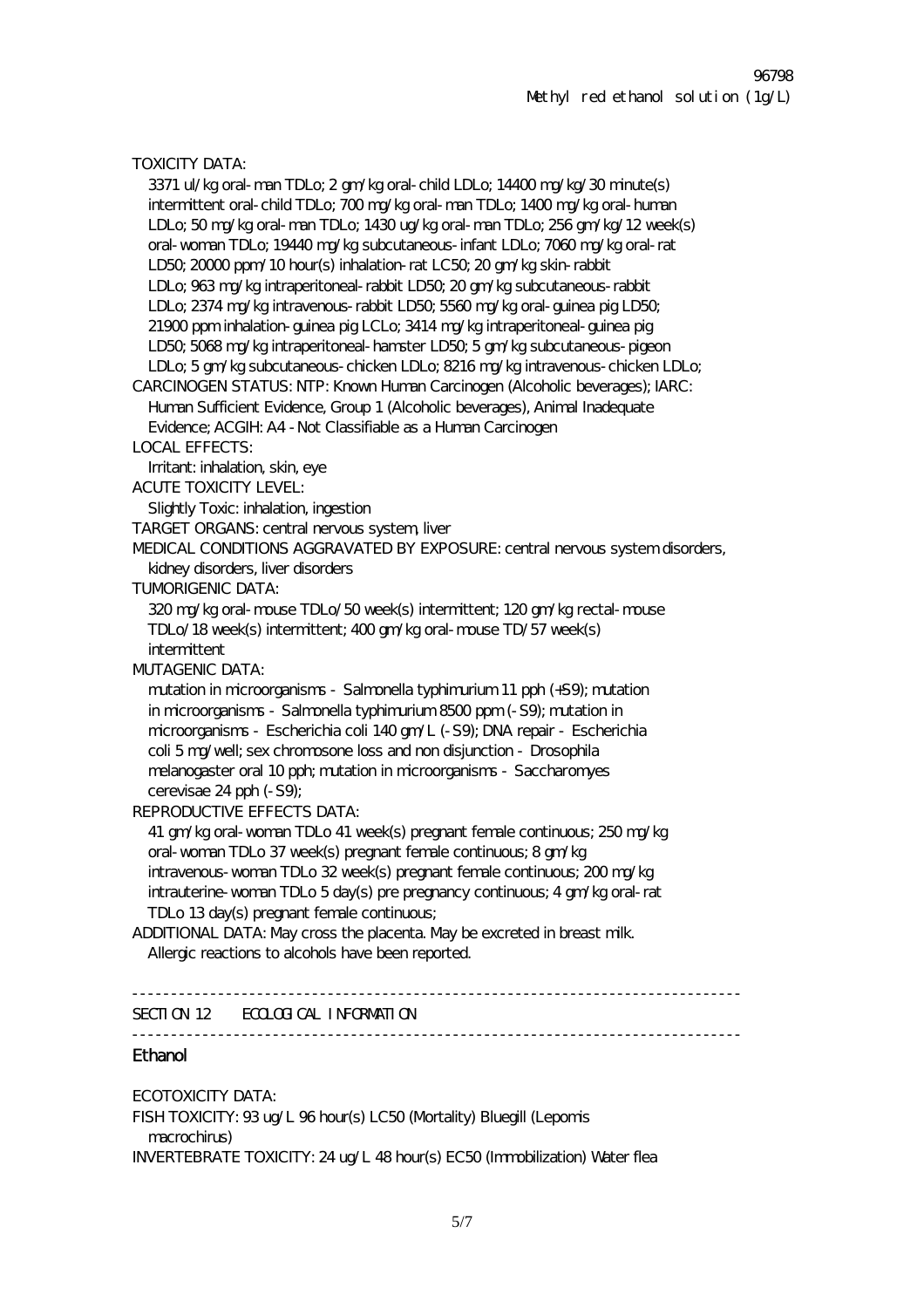(Daphnia pulex) ALGAL TOXICITY: 10000-25000 ug/L 1-2 hour(s) (Photosynthesis) Green algae (Acrosiphonia sonderi) OTHER TOXICITY: 0.89-187.40 ug/L 3 hour(s) (Hatchability) Moorfrog (Rana arvalis) FATE AND TRANSPORT: BIOCONCENTRATION: 2230 ug/L 72 hour(s) BCF (Residue) Mayfly (Ephemera danica) 0.761 ug/L ENVIRONMENTAL SUMMARY: Highly toxic to aquatic life. ------------------------------------------------------------------------------ SECTION 13 DISPOSAL CONSIDERATIONS ------------------------------------------------------------------------------ Dispose of in a manner consistent with federal, state, and local regulations. ------------------------------------------------------------------------------ SECTION 14 TRANSPORT INFORMATION ------------------------------------------------------------------------------ Ethanol LAND TRANSPORT ADR/RID: SUBSTANCE NAME: Ethanol or ethanol solution containing more than 70 vol.-% alcohol/Ethyl alcohol solution UN NUMBER: UN1170 ADR/RID CLASS: 3 ITEM NUMBER: 3(b) WARNING SIGN/LABEL: 3 HAZARD ID NUMBER: 33 AIR TRANSPORT IATA/ICAO: CORRECT TECHNICAL NAME: Ethanol UN/ID NUMBER: UN1170 IATA/ICAO CLASS: 3 PACKAGING GROUP: II LABEL: Flammable liquid MARITIME TRANSPORT IMDG: CORRECT TECHNICAL NAME: Alcohol UN/ID NUMBER: UN1170 IMDG CLASS: 3.2 PACKAGING GROUP: II EmS No.: 3-06 MFAG Table No.: 305 MARINE POLLUTANT: N ------------------------------------------------------------------------------